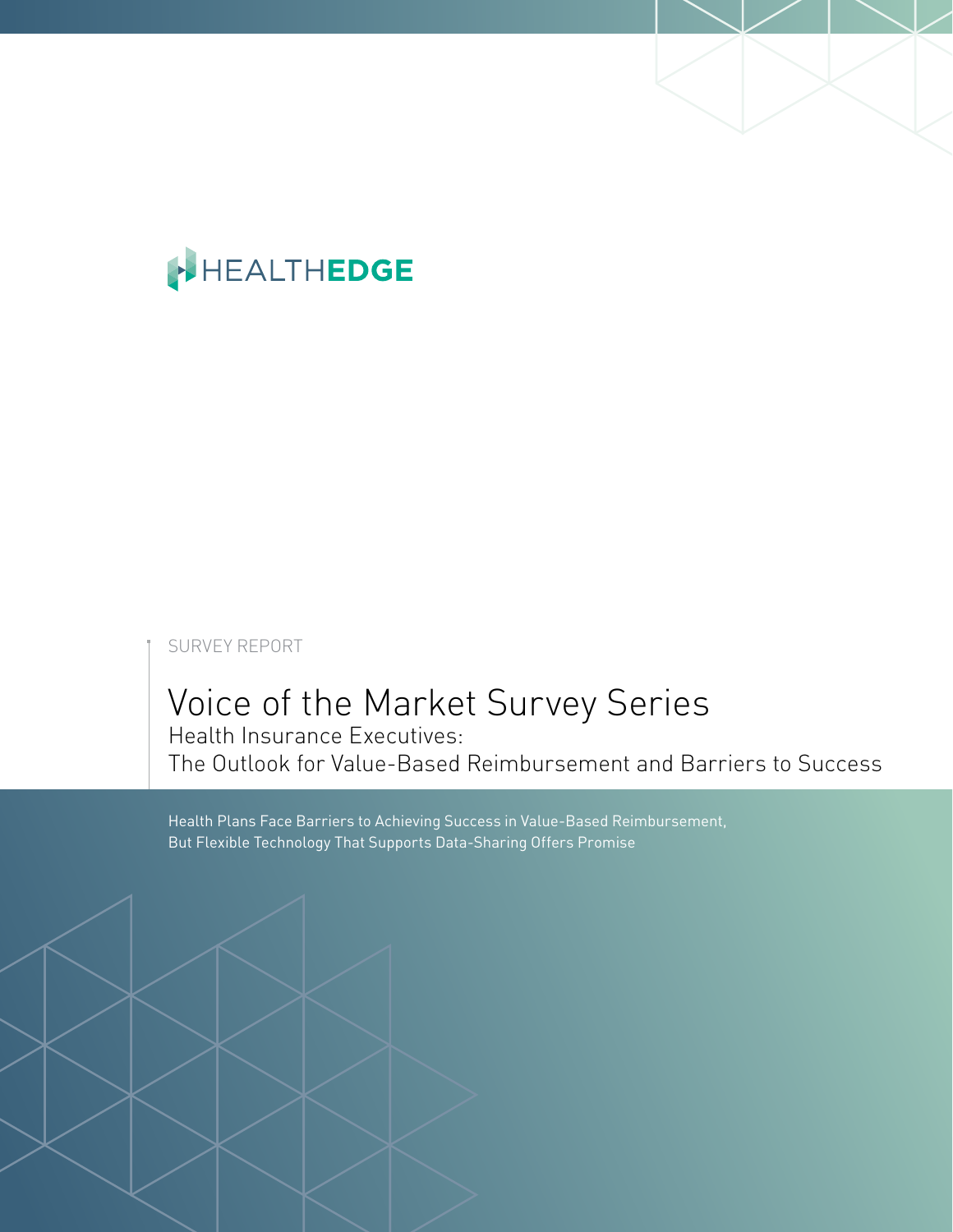Despite the uncertainty around the Affordable Care Act (ACA) and other healthcare reform efforts, it's clear that value-based care and the reimbursement models that underpin it are here to stay. What isn't as clear is the inconsistency in adoption rates nationwide and which strategies are working well.

The pace of the shift to value-based models is largely regional. Places like California have moved into value-based reimbursement (VBR) more aggressively while other areas like the Northeast have seen more resistance. Further, the approaches tried by payers — ACOs, bundled payments, and so on — have appeared somewhat scattershot. Results have been reported for some programs, but these seem largely anecdotal. One thing we can say for certain about value-based reimbursement is that the Centers for Medicare and Medicaid Services (CMS) is pressing the gas pedal vigorously on multiple fronts, rolling out many new programs and mandates that tie reimbursement to improved patient outcomes and lower costs. While new models may open interesting avenues for payers, most do not yet have a sustained track record that reflects the delivery of significant, longer-term savings to payers, providers and of course members.

 I'll tell you a lot of what I do in my role running CMMI as senior adviser to Secretary Azar is to **blow up fee for service,** that's one of our prime goals—is to get rid of fee for service."

> ADAM BOEHLER, DIRECTOR, CENTER FOR MEDICARE & MEDICAID INNOVATION

Because of the rapidly changing landscape and lack of a clear picture of how payers are approaching VBR, HealthEdge chose this critical dynamic to explore in the first "Voice of the Market" survey of 2019.

## How Health Plans Are Succeeding — Or Not — In VBR

Similar to [HealthEdge's 2018 studies,](https://www.healthedge.com/insights) HealthEdge — in partnership with market research firm Survata — conducted a survey of more than 150 health insurance executives to understand payer experiences with VBR. The goal was not only to understand the challenges associated with rolling out these initiatives, but also to uncover which strategies are garnering success and what barriers still stand in the way. In contrast to previous Voice of the Market studies, the results of this survey did not provide a clear strategy frontrunner. This outcome represents what most health insurance leaders deal with every day — no one strategy has emerged as the "most successful" for VBR.

When asked, "What value-based program do you believe is most successful?" respondents were almost evenly split between VBR programs for patient-centered medical homes (31.1 percent), accountable care organizations (28.5 percent) and bundled payments (23.2 percent) – with episodesof-care programs trailing (17.2 percent). No survey participant chose the 'other' option, which is contrary to HealthEdge's previous experience with this audience. This signals that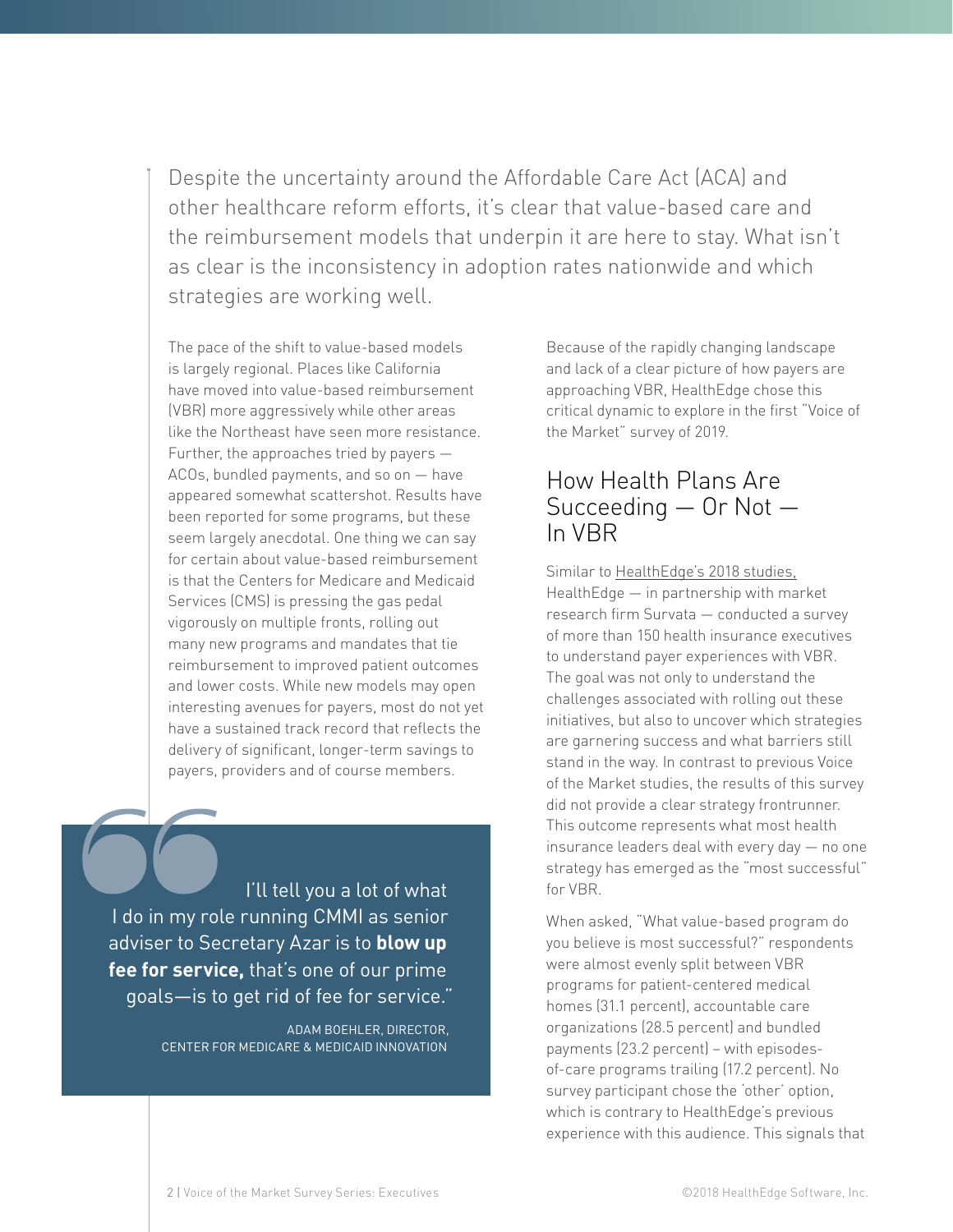alternative ideas either haven't been tested, or they've tried others that just didn't produce measurable results.

## *There is no silver bullet for VBR, with respondents nearly evenly split on which programs are most successful.*

Payers have a very challenging road ahead with difficult choices, because all the programs appear to hold some promise, and yet it does not appear that new ideas are coming to the forefront. That might not be as surprising as it seems when considering typical challenges around VBR. For payers, designing and launching any new program can be challenging; the need for provider alignment, complex contracting arrangements and strong member engagement only adds to the complicated nature of VBR.

In fact, this Voice of the Market study found that more than 50 percent of health insurance leaders think that provider and member engagement — two externally facing factors — are the top challenges to implementing VBR. Another external challenge, regulatory and policy concerns was close behind in the survey results. Payer executives also cited internal challenges, namely technology & infrastructure, and administrative burden as significant barriers to implementation. When considered together, these results underscore a key insight for payers: in order to find success, health insurers must overcome the internal barriers to VBR so they can effectively tackle external changes like provider and member engagement while also dealing with regulatory mandates.

### KEY TAKEAWAY

For payers to have a significant chance at success with VBR programs, they must have modern and flexible technology systems that can easily collect and share data, quickly test and model new programs, and are designed to build more trust among providers of all types. The "trust" and "sharing data" points are particularly important, because they not only speak to creating more provider alignment, but they also are attributes that HealthEdge has heard echoed by value-based payment leaders. HealthEdge regularly speaks with industry experts regarding their VBR experiences to supplement the Voice of the Market study series.

One executive made a very interesting point regarding primary care physicians (PCPs) and why they are such a challenge for payers implementing VBR models. Bringing PCPs together either in a virtual organization or an ACO is only the first step; getting them invested to manage patients — and not losing their VBR "buy-in" in the process — is the key.



But, how do health insurers get PCPs engaged in the process? Some connect with provider organizations already participating in VBR programs and put them into virtual groupings. Then, after tracking the group's collective financial performance, health insurers start sharing more data with PCPs, promising incentives and financial rewards for keeping costs lower than projected. The process usually takes a few years before PCPs see any gains, which is the most important element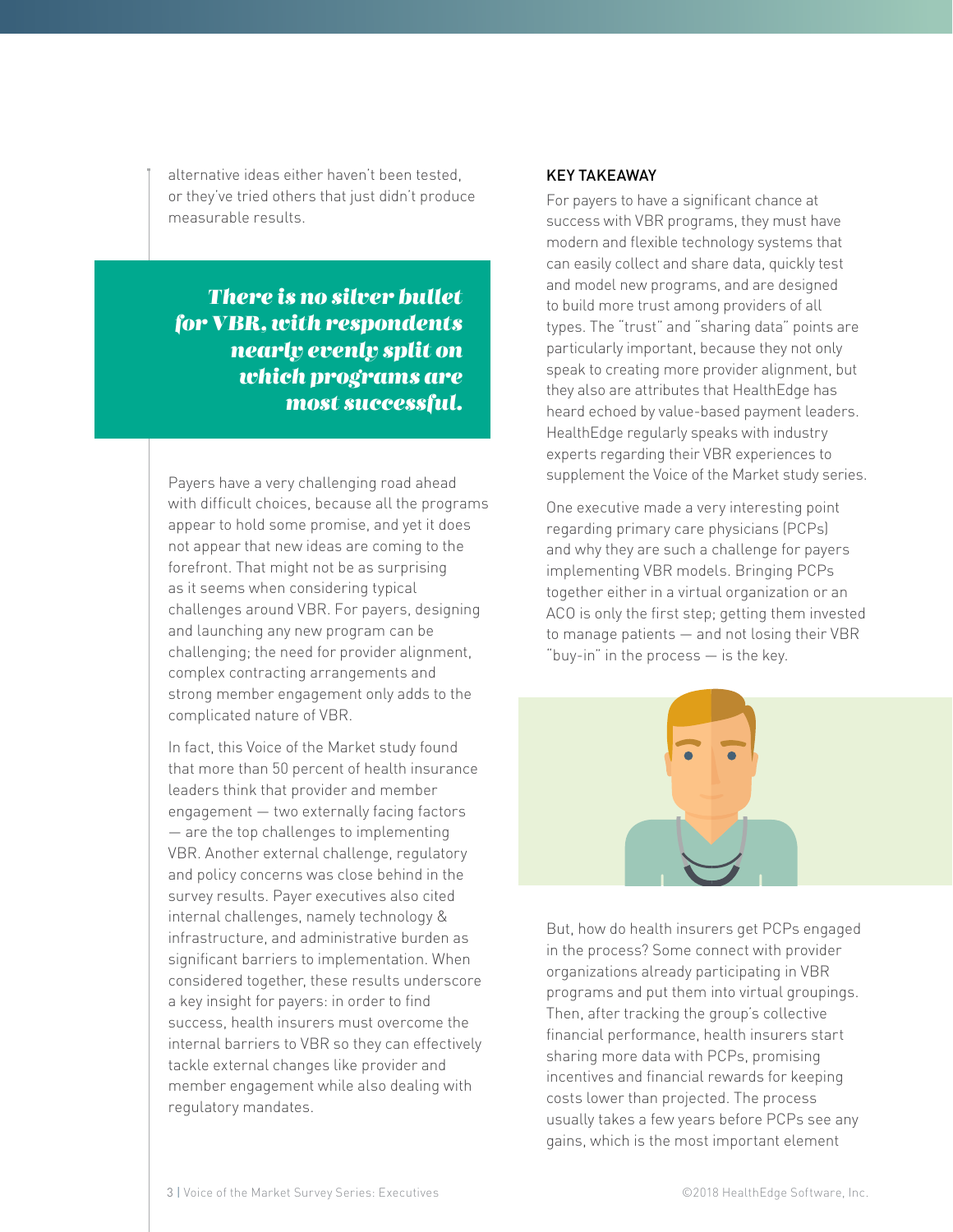for providers agreeing to "put more skin in the game", incorporating downside risk into the partnership.

This Voice of the Market study shows health insurance executives are not projecting much growth in VBR in the next two years. Implementing these arrangements effectively is a critical decision point, because of the resources required to execute them at a scale and in a manner that will be worthwhile. In addition, for a variety of reasons, physicians often don't want to be bundled into virtual groupings. Finally, health insurers are concerned about upsetting the status quo on existing margins and must decide on the risk/ reward of taking on the challenge.

The reality for health insurers is that the competitive and market pressures for entering into more VBR arrangements means that they must figure out a way forward. This requires a total commitment by the health insurer's senior management team and the ability to share data so that providers know how they are doing, and the health insurer can accurately measure the success of shared goals. These study findings drive home the point that provider alignment (the top barrier to VBR success) requires building greater trust through more transparent data-sharing capabilities. Similarly, member alignment, largely gained through an ability to more easily collect the necessary data, closely follows in importance. Both underscore that there is a technology imperative required to successfully implement effective and scalable VBR programs.

## What Happens After Health Plans Successfully Implement VBR Programs?

Successfully implementing VBR programs is only half of the equation. After achieving stakeholder alignment, health plans must successfully measure program results.

When asked what the greatest barrier was to succeeding in VBR, health insurance executives once again were split between engagement issues and technology challenges. The study found that provider engagement and patient engagement were nearly even as the top barriers (a combined 60%). However, more than 40 percent named technology-related challenges (technology & infrastructure, and analytics) as the top barriers. This 60/40 split demonstrates that long-term success is predicated on consistent alignment with all stakeholders, largely facilitated through data availability, analytics capabilities and modern, agile technology infrastructure.



40% of respondents named technologyrelated challenges as a top barrier to VBR

There is overall agreement that provider trust, alignment on key performance metrics and the data necessary to fuse the two is the way to VBR success. Many payers have experimented with their own quality measures but having too many overly complex measures is difficult for providers to handle from an administrative standpoint. The scores already used by the government in many areas of healthcare are often familiar to providers and do not require additional administrative work. Together, payers and providers must align on shared goals and the metrics to use, which requires increased data-sharing capabilities between all parties. Whether its claims data or comprehensive clinical records, the devil is in the data details.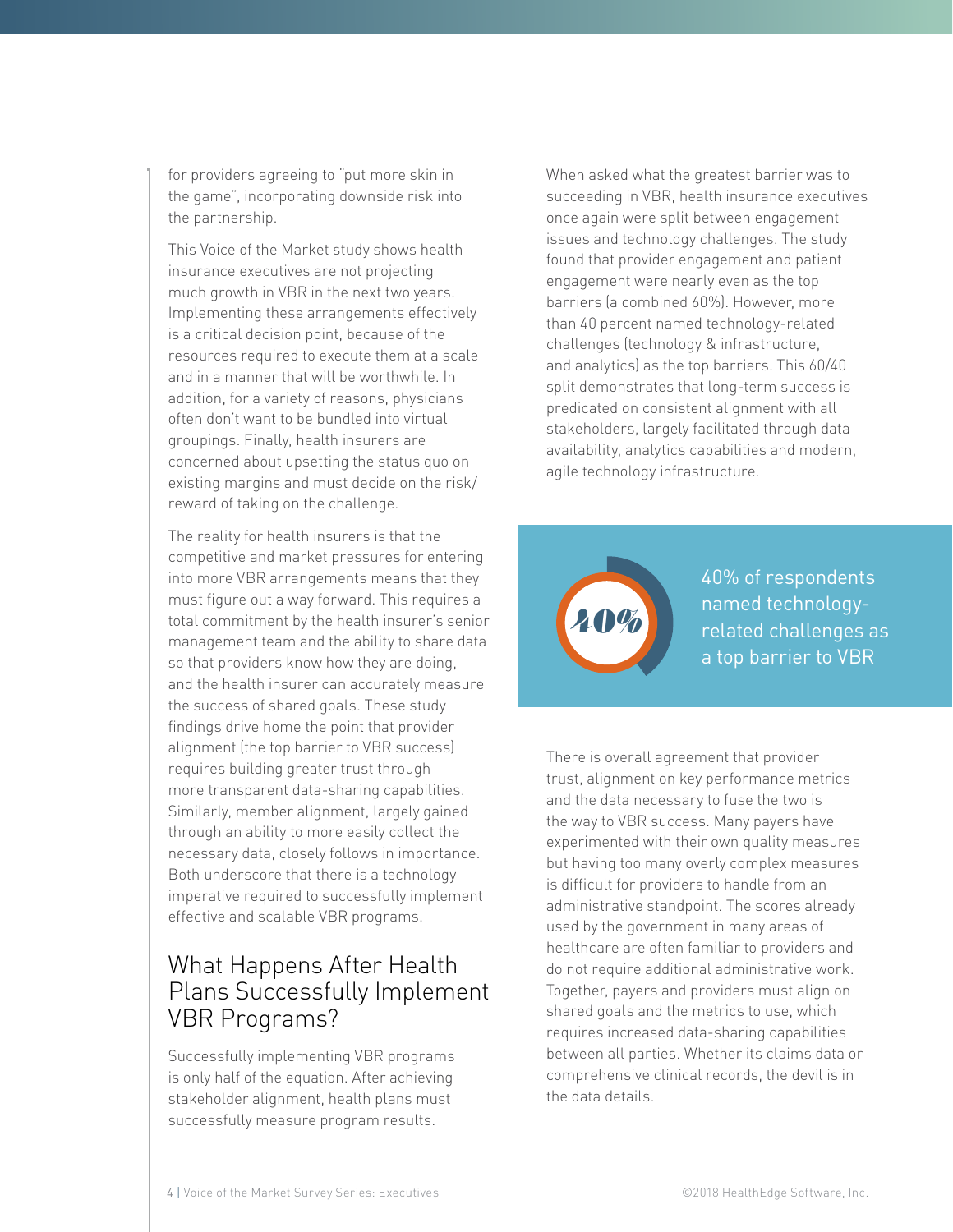## **CONCLUSION**

In order for VBR to work as it should, everyone agrees trust is key. For payers to gain provider trust, they first need to build strong relationships with them through win/ win agreements, and then provide actionable data. But getting the data right can be a daunting task for any payer. It's not just about claims, it's about putting information into a digestible format and providing it in realtime to all stakeholders in the continuum of care. Part of building provider, member and employer trust also means being perceived as innovative. The common threads that run through this study's results and the expert interviews are that both implementing and succeeding in VBR arrangements for payers is extremely difficult technologically and requires an advanced ability to extract and unify the data. From payers' internal customer-service, IT and claims-processing teams to their external partners and members, everyone must have the ability to contribute and receive relevant, actionable data in near-real-time and without friction

# About HealthEdge

HealthEdge provides modern, disruptive healthcare IT solutions for core administration and care coordination that health insurers use to leverage new business models, improve outcomes, drastically reduce administrative costs and connect everyone in the healthcare delivery cycle. Our next-generation enterprise solution suite, HealthRules™, is built on modern, patented technology and is delivered to customers via the HealthEdge Cloud or onsite deployment. An award-winning company, HealthEdge empowers health insurers to capitalize on the innovations, challenges and opportunities that await in the new healthcare economy.

# Survey Results

1) What percentage of your provider contracts are currently tied to value-based reimbursement?



2) By your best estimate, what percentage of your provider contracts will be tied to value-based reimbursement two years from now?



3) Which lines of business are you currently engaged in, or have plans to be engaged in when it come to **value-based reimbursement?** Please select all that apply